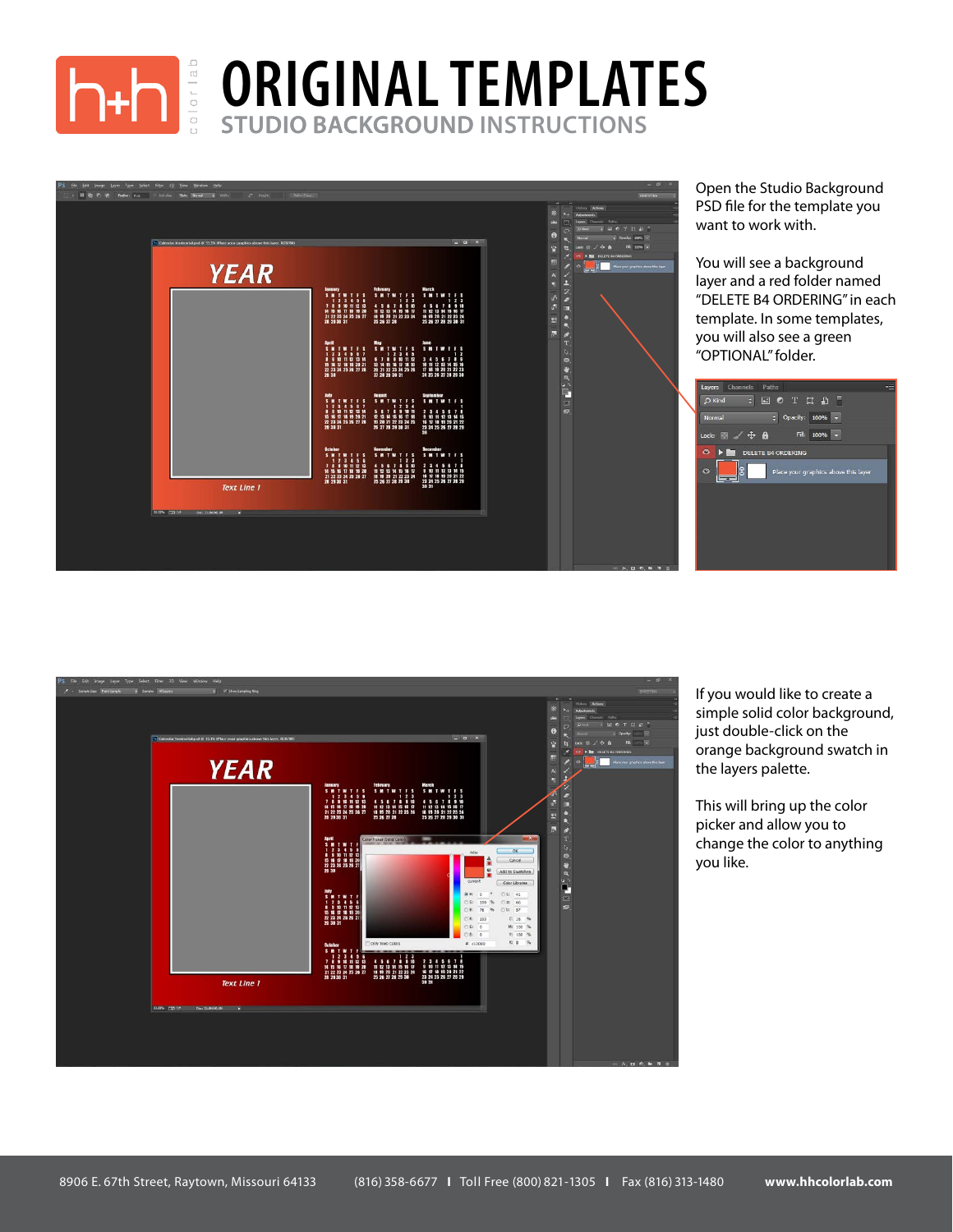

## **STUDIO BACKGROUND INSTRUCTIONS ORIGINAL TEMPLATES**





Other graphics may also be added to the background.

In this example, two sets of overlapping bars have been added to the design to give the background some texture.